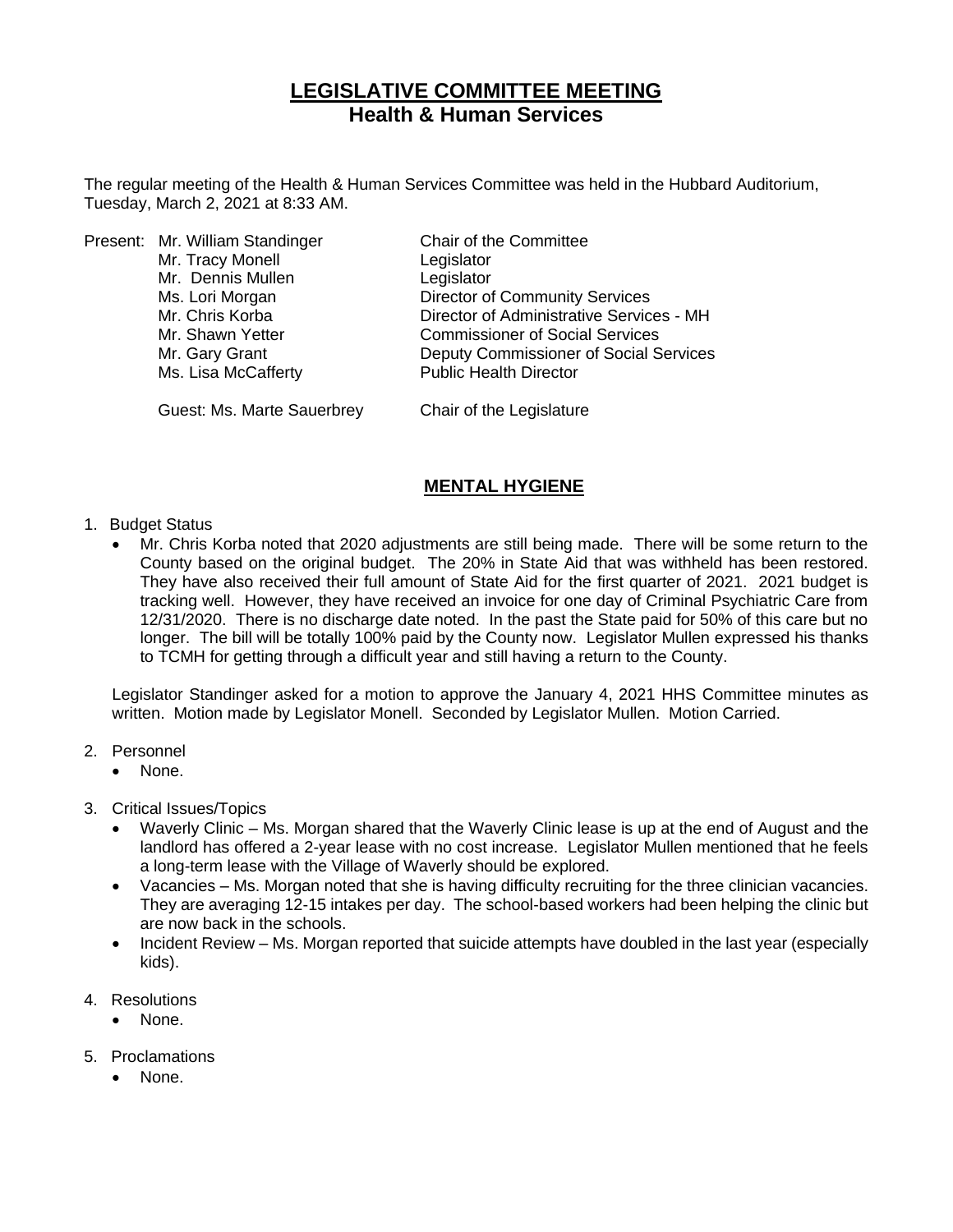## **SOCIAL SERVICES**

Commissioner Yetter discussed caseloads, programmatic highlights, and personnel changes.

- 1. Budget
	- Mr. Gary Grant shared that the 2020 budget is getting close to being completed. DSS is \$700,000 behind in revenues from the State. With the 20% withhold, the State will be reimbursing 15%. FC costs have stabilized over the past few months. There is a surplus of over \$500,000 savings due to the reduction of MA Weekly Shares. Mr. Grant expects there to be a return of an additional \$200,000 to the County. He also anticipates another reduction in weekly shares. TCDSS will be receiving \$411,000 to assist landlords and renters after the eviction moratorium is lifted. The eviction process must be started, and the loss of rent must be directly related to COVID-19. A Fact Sheet can be sent to local magistrates. Committee Chair Standinger asked about transportation with Chemung County. Mr. Grant reported that DSS hasn't paid anything in two years. The route continues to run.
- 2. Caseloads
	- During February, Cash Assistance caseloads decreased 13 cases, with Family Assistance decreasing 10 cases and Safety Net decreasing 3 cases.
	- MA-Only increased 32 cases.
	- MA-SSI decreased 1 case.
	- Total Individuals on Medicaid increased 15 cases to 3,717.
	- SNAP cases decreased 37 cases.
	- Day Care decreased 6 cases.
	- Services decreased 6 cases. Continue to see a high number of CPS reports.
	- See Caseload Summary.
- 3. Programmatic Highlights
	- Tioga Career Center Report Unemployment rates in Tioga remain lower than the NYS and Federal rates. Ms. McCall has been spending most of her time on UI Fraud. Eleven County employees were affected by the scam. Ms. McCall and Ms. O'Rourke have been assisting those employees. A Virtual Job Fair that will be held March 10<sup>th</sup> from 10 AM  $-$  2 PM that will include live chats with employee representatives.
- 4. Personnel Changes
	- Christine Robinson, Accounting Associate I, started 2/1/2021.
	- Samantha Webster, promoted to Sr. Support Investigator, effective 2/1/2021.
	- Lauran Murphy, Case Supervisor, Grade B, last day effective 2/5/2021.
	- Tricia Soper, Case Supervisor, Grade B, promoted effective 2/16/2021.
- 5. Resolutions
	- Transfer of Funds (JD Program).
	- Appropriation of Funds and Amend 2021 Budget (Safe Harbor).
	- Authorize Waiver of 90-Day Hiring Delay. Commissioner Yetter explained that two Caseworker positions have been vacant since mid-January. By waiving the hiring delay by 30 days, the training process could begin that much sooner.
- 6. Proclamations
- None.

Legislator Mullen shared his appreciation for the hard work done by DSS.